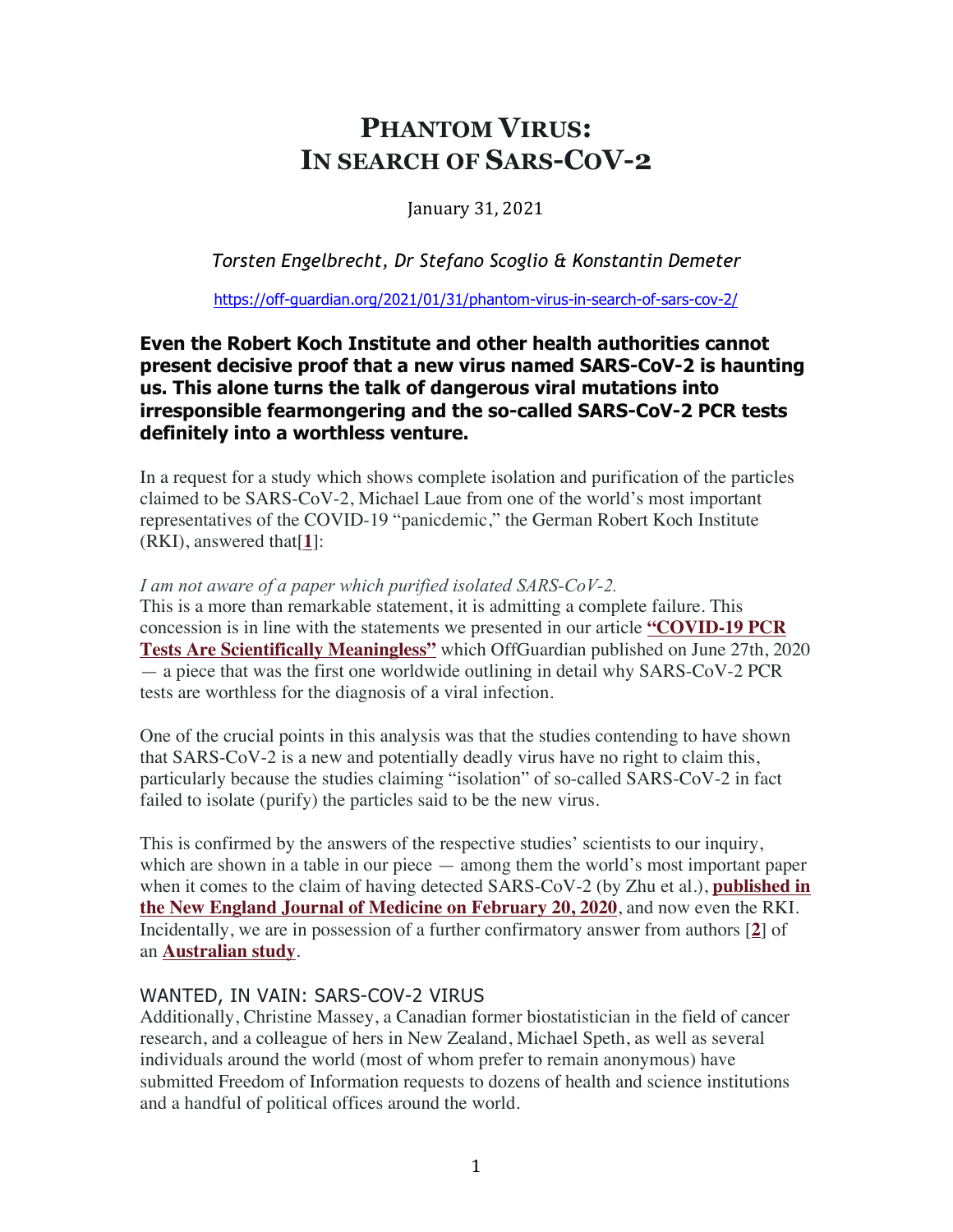They are seeking any records that describe the isolation of a SARS-COV-2 virus from any unadulterated sample taken from a diseased patient.

But all 46 responding institutions/offices utterly failed to provide or cite any record describing "SARS-COV-2" isolation; and Germany's Ministry of Health **ignored their FOI request altogether**.

The German entrepreneur Samuel Eckert asked health authorities from various cities such as München (Munich), Dusseldorf and Zurich for a study proving complete isolation and purification of so-called SARS-CoV-2. **He has not obtained it yet**.

REWARDS FOR PROOF OF ISOLATION AND CAUSALITY

Samuel Eckert even offered €230,000 to Christian Drosten if he can present any text passages from publications that scientifically prove the process of isolation of SARS-CoV-2 and its genetic substance. The deadline (December 31, 2020) has passed **Error! Hyperlink reference not valid.**.

And another deadline passed on December 31 without submission of the desired documentation. In this case the German journalist **Hans Tolzin offered a reward of €100,000** for a scientific publication outlining a successful infection attempt with the specific SARS-CoV-2 reliably resulting in respiratory illness in the test subjects.

# PARTICLE SIZE VARIATION ALSO REDUCES VIRUS HYPOTHESIS TO **ABSURDITY**

Recently we are being scared by alleged new strains of "SARS-CoV-2", but that claim is not based on solid science.

First of all, you cannot determine a variant of a virus if you haven't completely isolated the original one.

Secondly, there are **already tens of thousands** of supposed **new strains**, "found" since last winter all over the world. In fact, the GISAID virus data bank has now *more than 452,000 different genetic sequences that claim to represent a variant of SARS-Cov2*.

So, to claim that now suddenly there are "new strains" is hogwash even from an orthodox perspective, because from that perspective viruses mutate constantly. Thus, they can constantly proclaim to have found new strains, perpetuating the fear.

Such fearmongering is all the more absurd when one casts a glance at the electron micrographs printed in the relevant studies, which show particles that are supposed to represent SARS-CoV-2. These images reveal that these particles vary extremely in size. In fact, the **bandwidth ranges from 60 to 140 nanometers (nm)**. A virus that has such extreme size variation cannot actually exist.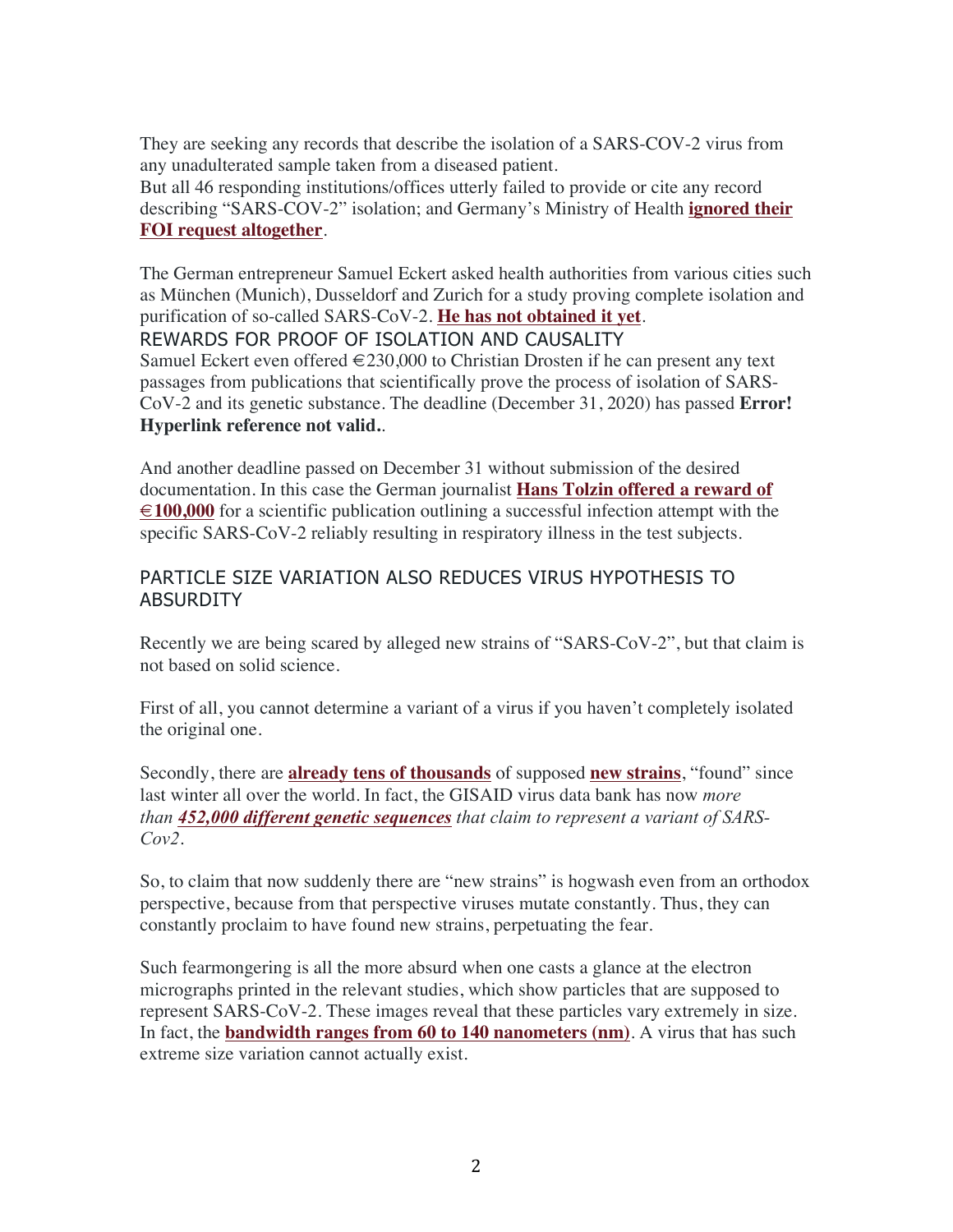For example, it can be said of human beings that they vary from about 1.50 meters to 2.10 meters, as there are several individuals of different heights. Now, saying that viruses as a whole range from 60 to 140 nm — as did Zhu et al.— may eventually make sense; but to say that the *individual SARS-Cov2 virions* vary so much would be like saying that John varies his height from 1.60 to 2 meters depending on the circumstances!

One could reply that viruses are not human individuals, but it is also true that, according to virology, each virus has a fairly stable structure. So, with SARS-Cov2 they are taking liberties of definition which further confirm that everything on this specific virus is even more random than usual. And that license of unlimited definition led to the fact that the Wikipedia entry on coronavirus was changed, and now reports that *"Each SARS-CoV-2 virion has a diameter of about 50 to 200 nm"*.

That would be like saying that John varies his height from 1 to 4 meters according to circumstances!

What is passed off as SARS-Cov2 are actually particles of all kinds, as can also be seen from the images provided by the mentioned paper by Zhu et al. Below is the photo that Zhu et al. present as the photo of SARS-Cov2:



Through a screen size meter (FreeRuler), the particles that the authors assign to SARS-CoV-2 can be measured. The enlarged particles of the left side photograph measure about 100 nm each (on a 100 nm scale). But in the image on the right side, all the small particles indicated with arrows as SARS-CoV-2, measured on a scale of 1 MicroM (1,000 nm), have totally different sizes.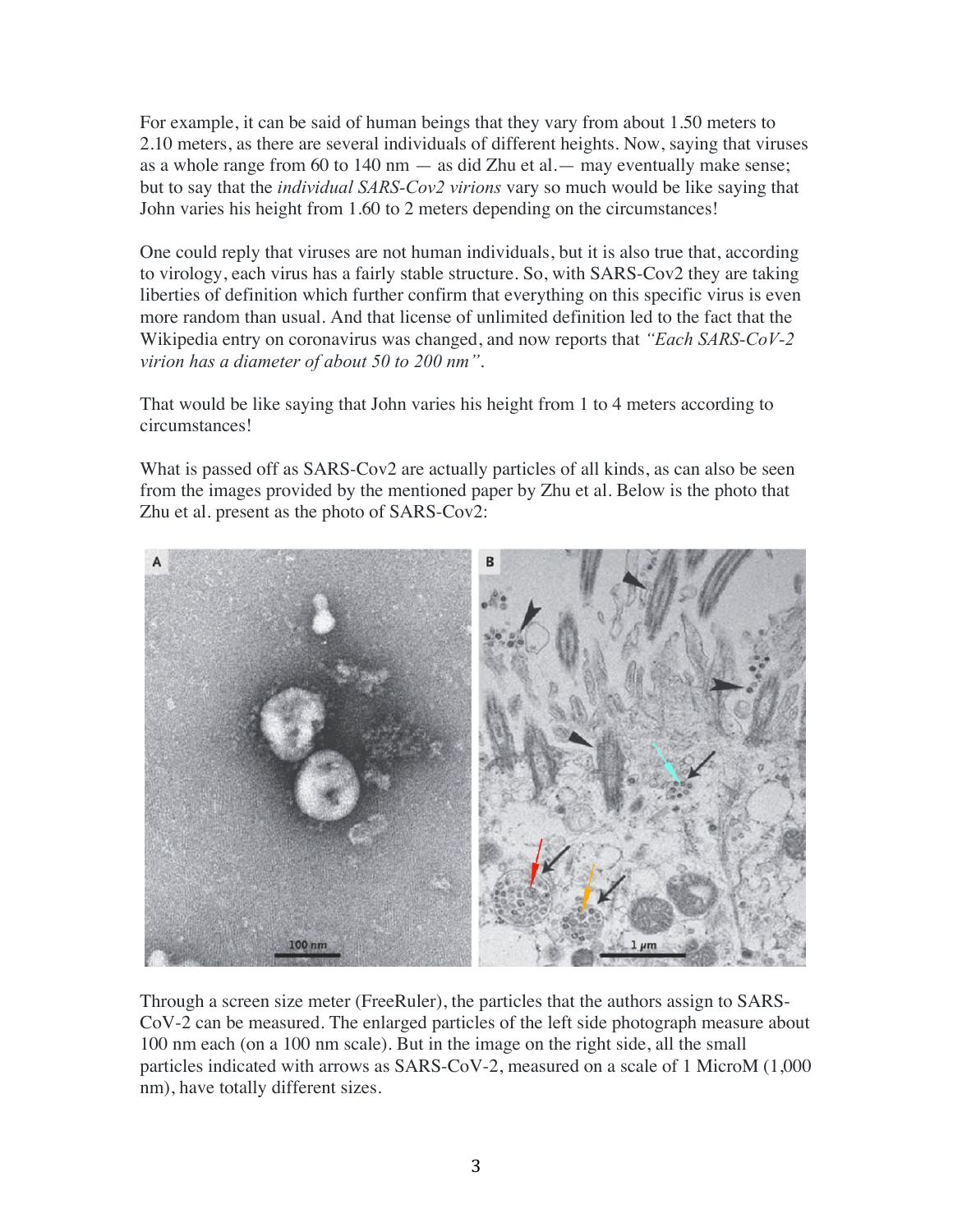The black arrows actually indicate vesicles. Measuring some of these particles with the ruler, the result is that in the central vesicle the highest particle at the center measures almost 52nm, thus below the range proposed by Zhu et al (60 to 140 nm); the particle immediately to its right measures a little more, about 57.5nm, but still below limit; while, almost at the center of the lowest vesicle, the largest particle (yellow arrow) measures approximately 73.7nm, falling within the broad margins of Zhu et al.; finally, in the lower-left vesicle, the largest particle measures a good 155.6nm, i.e. well above the maximum limit defined by Zhu et al. (140nm). It is likely that the correction made lately on Wikipedia was aimed precisely at covering this problem.

There are other strong indications that the particles referred to as SARS-CoV-2 may actually be those harmless or even useful particles, called "extracellular vesicles" (EVs), which have extremely variable dimensions (from 20 to 10,000nm), but which for the most part range from 20nm to 200nm, and which include, as a sub-category, that of "exosomes."

Exosomes are **particles produced by our cells and contain nucleic acids, lipids and proteins**, and are involved in various activities useful to our body, such as the transport of immune molecules and stem cells, as well as the elimination of the cell's catabolic debris.

Exosomes account for perhaps the largest share of EVs, and have been the object of numerous studies for over 50 years. Although few have heard of these beneficial particles, the scientific literature on them is huge, and only on PubMed, if one types "exosome," over 14,000 studies are provided! We cannot go into detail about EVs and exosomes here, but it is important to point out how they are indistinguishable from viruses, and several scientists think that in reality what is defined as a dangerous virus is nothing but a beneficial exosome. This is immediately visible under the electron microscope [**3**]:

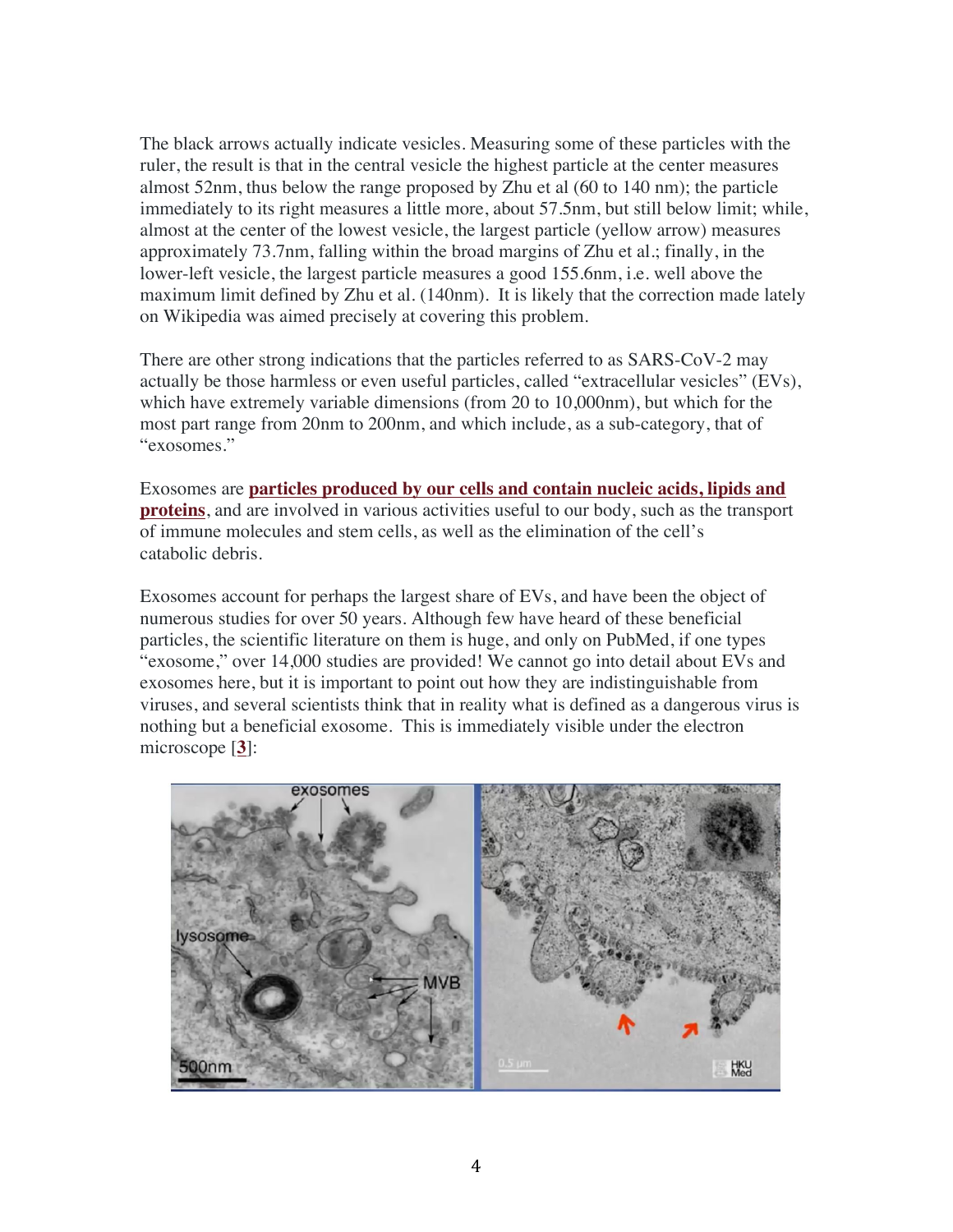As can be seen, the largest of the exosomes is of the same size and structure of the alleged SARS-CoV-2, and it is therefore plausible to believe that, in the large sea of particles contained in the supernatant of the COVID-19 patient's broncho-alveolar fluid, what is taken to be SARS-CoV-2 is but an exosome.

## WHY PURIFICATION IS VITAL TO PROVING SARS-COV-2 EXISTS

So, logically, if we have a culture with countless extremely similar particles, particle purification must be the very first step in order to be able to truly define the particles that are believed to be viruses as viruses (in addition to particle purification, of course, it must then also be determined flawlessly, for example, that the particles can cause certain diseases under real and not just laboratory conditions).

Therefore, if no particle "purification" has been done anywhere, how can one claim that the RNA obtained is a viral genome? And how can such RNA then be widely used to diagnose infection with a new virus, be it by PCR testing or otherwise? We have asked these two questions to numerous representatives of the official corona narrative worldwide, but nobody could answer them.

Hence, as we have stated in our previous article, the fact that the RNA gene sequences – that scientists extracted from tissue samples prepared in their in vitro studies and to which the so-called SARS-CoV-2 RT-PCR tests were finally "calibrated" – belong to a new pathogenic virus called SARS-CoV-2 **is therefore based on faith alone, not on facts.** Consequently, it cannot be concluded that the RNA gene sequences "pulled" from the tissue samples prepared in these studies, to which the PCR tests are "calibrated," belong to a specific virus, in this case SARS-CoV-2.

Instead, in all the studies claiming to have isolated and even tested the virus something very different was done: the researchers took samples from the throat or lungs of patients, ultracentrifuged them (hurled at high speed) to separate the larger/heavy from the smaller/lighter molecules, and then took the supernatant, the upper part of the centrifuged material.

This is what they call "isolate," to which they then apply the PCR. But this supernatant contains all kinds of molecules, billions of different micro- and nanoparticles, including aforementioned extracellular vesicles (EVs) and exosomes, which are produced by our own body and are often simply indistinguishable from viruses:

*Nowadays, it is an almost impossible mission to separate EVs and viruses by means of canonical vesicle isolation methods, such as differential ultracentrifugation, because they are frequently co-pelleted due to their similar dimension,*…as it says in the study *The Role of Extracellular Vesicles as Allies of HIV, HCV and SARS Viruses* published in May 2020 in the journal *Viruses*.

So, scientists "create" the virus by PCR: You take primers, ie. previously existing genetic sequences available in genetic banks, you modify them based on purely hypothetical reasoning, and put them in touch with the supernatant broth, until they attach (anneal) to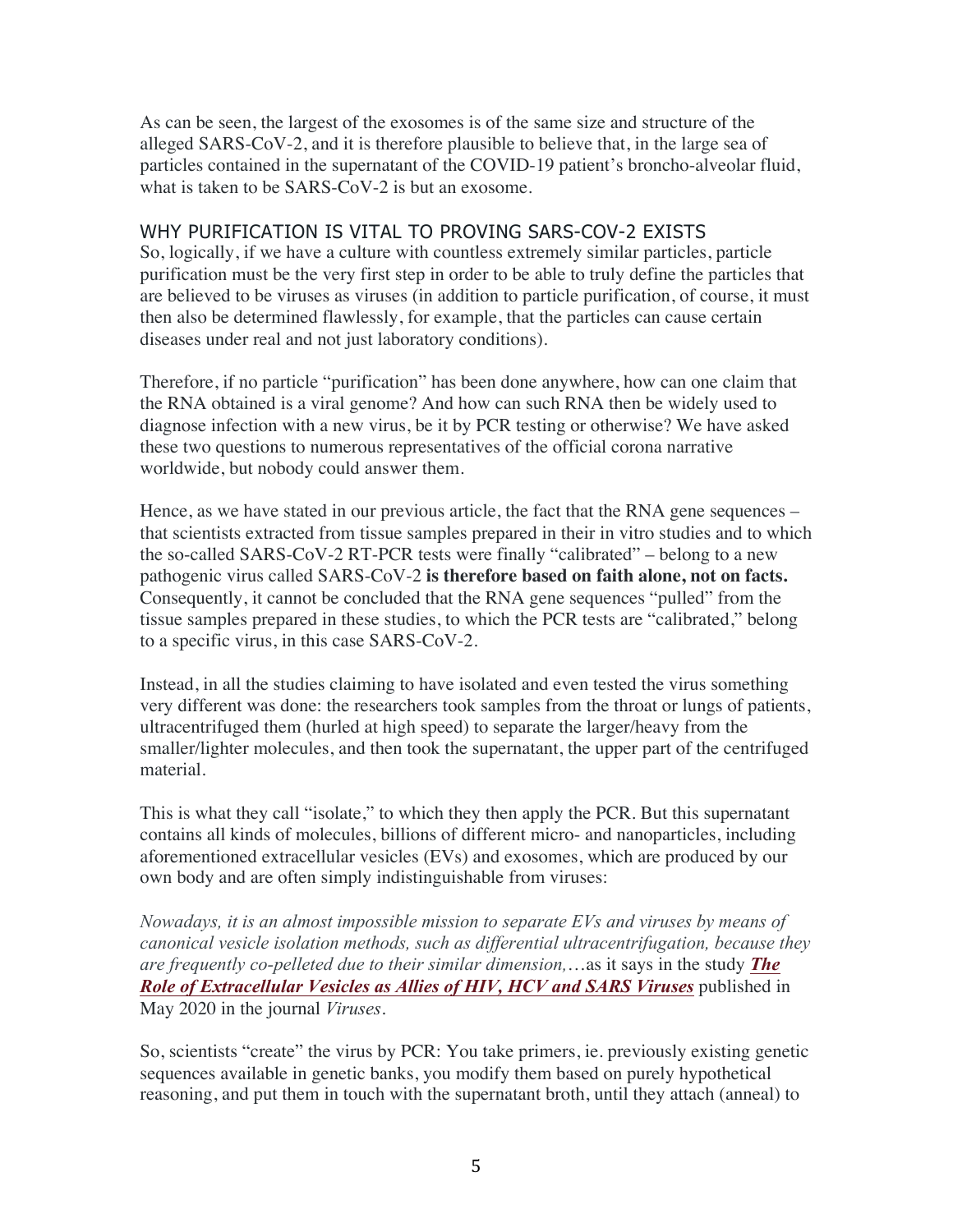some RNA in the broth; then, through the Reverse Transcriptase enzyme, you transform the thus "fished" RNA into an artificial or complementary DNA (cDNA), which can then, and only then, be processed by PCR and multiplied through a certain number of PCR cycles.

(Each cycle doubles the quantity of DNA, but the higher the number of cycles necessary to produce detectable "virus" material, the lower the reliability of the PCR — meaning its ability to actually "get" anything at all meaningful from the supernatant. Above 25 cycles the result tends to be meaningless, and all current circulating PCR tests or protocols always use way more than 25 cycles, in fact usually 35 to 45.)

To make matters worse, the primers are constituted of 18 to 24 bases (nucleotides) each; the SARS-Cov2 virus is supposedly composed of 30,000 bases; so *the primer represents only the 0.08 percent of the virus genome*. This makes it even less possible to select the specific virus you are looking for on such a minute ground, and moreover in a sea of billions of very similar particles.

But there is more. As the virus you are looking for is new, there are clearly no ready genetic primers to match the specific fraction of the new virus; so you take primers that you *believe may be closer to the hypothesised virus structure*, but it's a guess, and when you apply the primers to the supernatant broth, your primers can attach to any one of the billions of molecules present in it, and **you have no idea that what you have thus generated is the virus you are looking for**. It is, in fact, a new creation made by researchers, who then call it SARS-CoV-2, but there is no connection whatsoever with the presumed "real" virus responsible for the disease.

#### THE "VIRUS GENOME" NOTHING BUT A COMPUTER MODEL

The complete genome of the SARS-CoV-2 virus has never been sequenced and was instead was "pieced together" on the computer. The Californian physician Thomas Cowan called this a "scientific fraud." And he is not the only one by far! Cowan wrote on October 15, 2020 [our emphasis]:

This week, my colleague and friend Sally Fallon Morell brought to my attention **an amazing article put out by the CDC**, published in June 2020. The purpose of the article was for a group of about 20 virologists to describe the state of the science of the isolation, purification and biological characteristics of the new SARS-CoV-2 virus, and to share this information with other scientists for their own research. A thorough and careful reading of this important paper reveals some shocking findings.

The article section with the subheading "Whole Genome Sequencing" showed that **"rather than having isolated the virus and sequencing the genome from end to end"**, that the CDC **"designed 37 pairs of nested PCRs spanning the genome on the basis of the coronavirus reference sequence** (GenBank accession no. NC045512).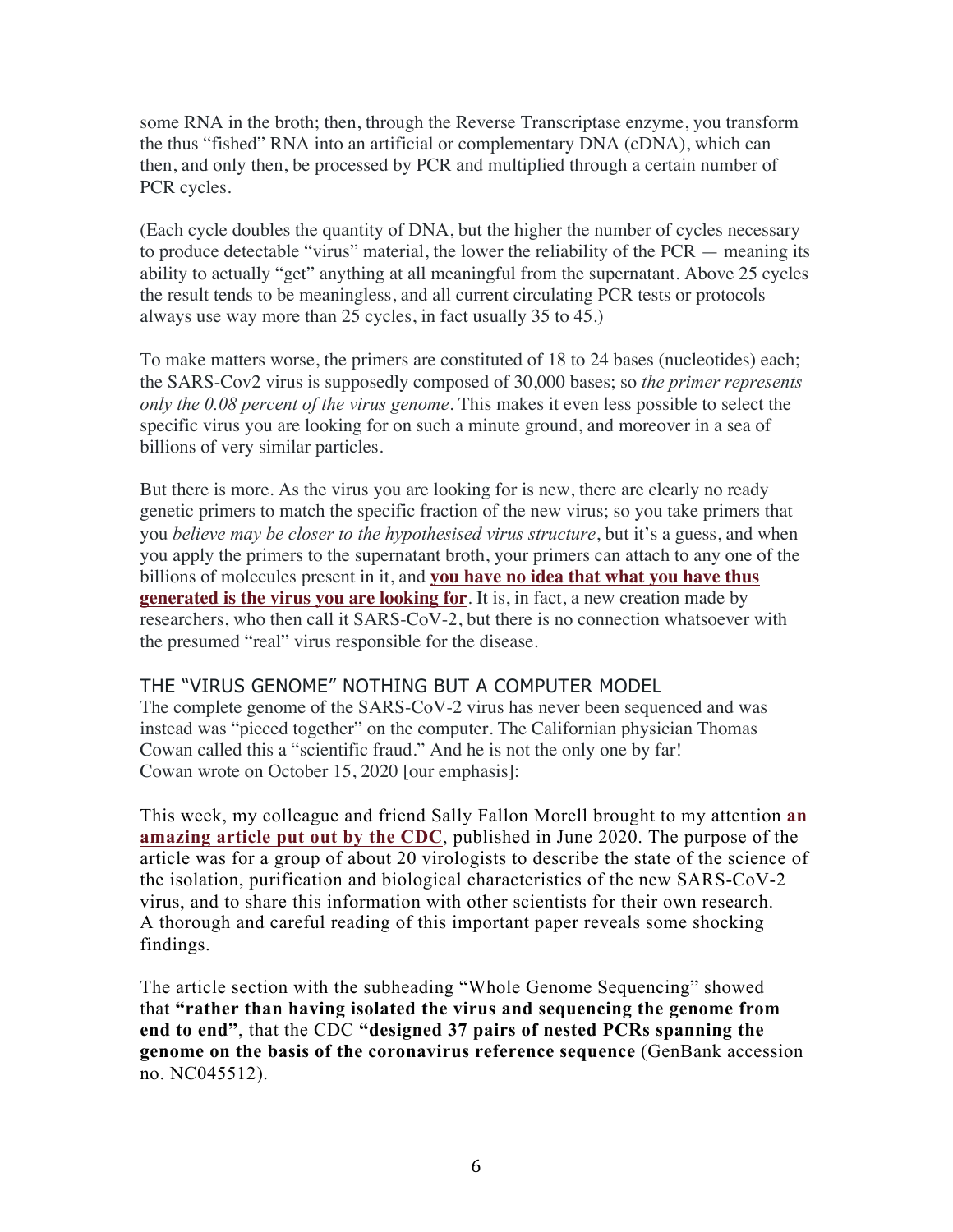So, one may ask, how then did they sequence the virus, ie. analyse it genetically? Well, they did not analyse the whole genome, but instead took some sequences found in the cultures, claimed without proof that they belonged to a new specific virus, and then made some sort of a genetic computer puzzle to fill up the rest. *"They use the computer modelling to essentially just create a genome from scratch,"* as the molecular biologist **Andrew Kaufman says**.

Maybe then it's no surprise that one of the primers of the test developed by the **Pasteur Institute** corresponds exactly to a sequence of **chromosome 8 of the human genome**. NO PROOF THAT SARS-COV-2 CAN FLY. Supposedly to stop the spread of the alleged new virus, we are being forced to practice various forms of social distancing and to wear masks. Behind this approach is the idea that viruses and in particular SARS-CoV-2, believed to be responsible for the respiratory disease Covid-19, is transmitted by air or, as has been said more often, through the nebulized droplets in the air from those who cough or sneeze or, according to some, just speak.

But the truth is that all these theories on the transmission of the virus are only hypotheses that have never been proven. Evidence for this was missing from the beginning. As reported by **Nature in an article from April 2020**, experts do not agree that SARS-CoV-2 is airborne, and according to the WHO itself *"the evidence is not convincing."* Even from an orthodox point of view, the only studies in which the transmission of a coronavirus (not SARS-Cov2) by air has been preliminarily "proven" have been carried out **in hospitals and nursing homes**, in places that are said to produce all types of infections due to hygienic conditions.

But no study has ever proven that there is transmission of viruses in open environments, or in closed but well-ventilated ones. Even assuming that there is this transmission by air, it has been stressed that, for the "contagion" to occur, it is necessary that the people between whom the alleged transmission occurs **are in close contact for at least 45 minutes**. In short, all the radical distancing measures have no scientific ground. NO ASYMPTOMATIC "INFECTION"

Since particle purification is the indispensable prerequisite for further steps, i.e. proof of causality and "calibration" of the tests, we have a diagnostically insignificant test and therefore the mantra "test, test, test" by the WHO's Tedros Adhanom Ghebreyesus, mentioned in our article from June 27, has to be called unscientific and misleading. This holds especially true for testing people without symptoms. In this context even a Chinese study from Wuhan published in **Nature on November 20, 2020,** in which nearly 10 million people were tested and all asymptomatic positive cases, re-positive cases and their close contacts were isolated for at least 2 weeks until the PCR test resulted negative, found that:

*All close contacts of the asymptomatic positive cases tested negative, indicating that the asymptomatic positive cases detected in this study were unlikely to be infectious.* Even the orthodox British Medical Journal recently joined in the criticism.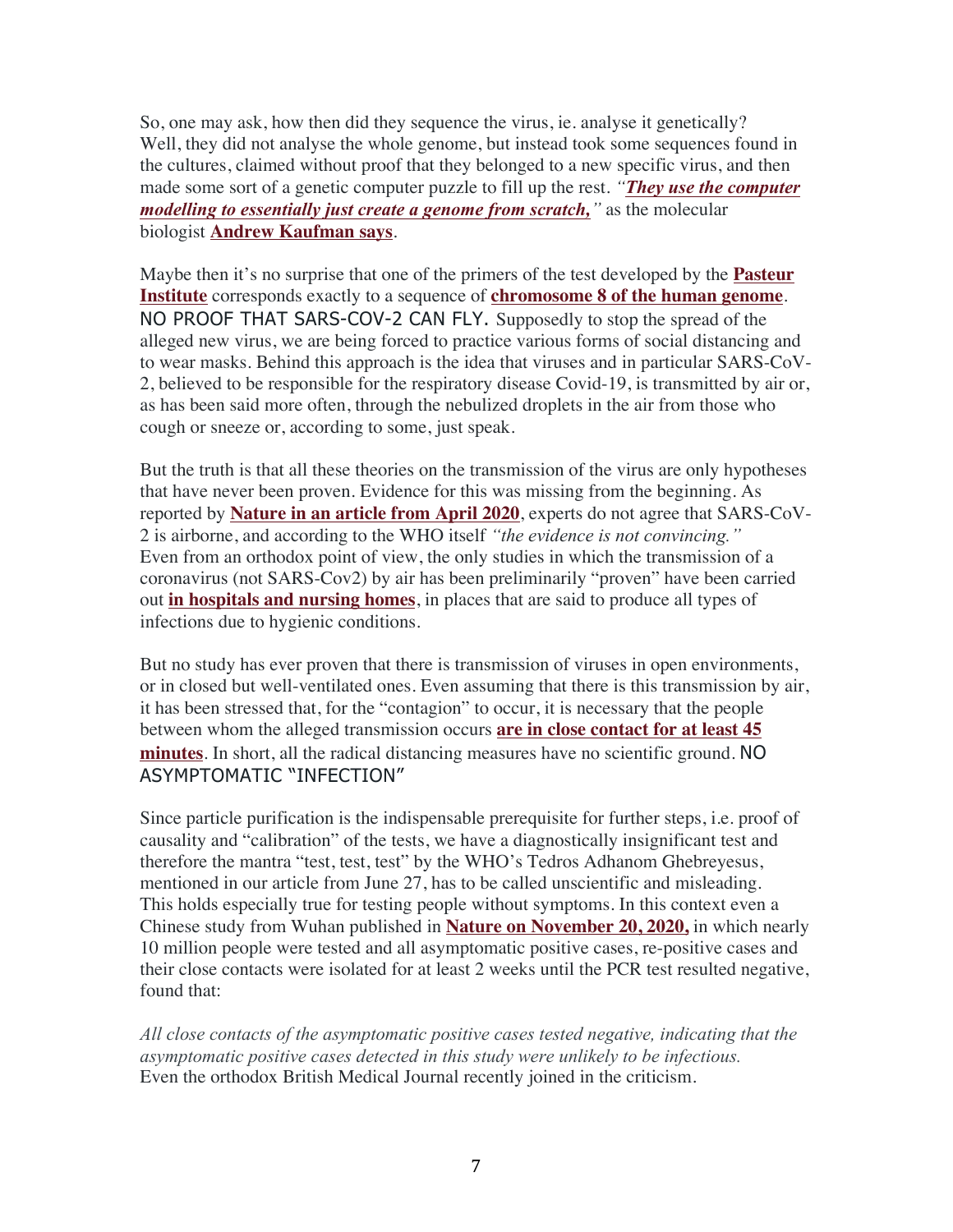Shortly before Christmas, the science magazine published the article "*COVID-19: Mass testing is inaccurate and gives false sense of security, minister admits*" explaining how the testing being deployed in parts of the UK is simply not at all accurate for asymptomatic people and arguing that it cannot accurately determine if one is positive or negative, **as Collective Evolution wrote**. (The WHO themselves have since **admitted as much**. **Twice**. – ed.)

Already a few weeks before, **you could read in The BMJ that**:

*Mass testing for COVID-19 is an unevaluated, underdesigned, and costly mess,* And: *Screening the healthy population for COVID-19 is of unknown value, but is being introduced nationwide* And that [our emphasis]:

*"the UK's pandemic response relies too heavily on scientists and other government appointees with worrying competing interests, including shareholdings in companies that manufacture covid-19 diagnostic tests, treatments, and vaccines,* Apart from that, the lawyer Reiner Füllmich, member of the German Extra-Parliamentary Inquiry Committee "Stiftung Corona Ausschuss", said that Stefan Hockertz, professor of pharmacology and toxicology, told him **that thus far no scientific evidence has been found for asymptomatic infection**.

When asked, the Robert Koch Institute was unable to send us a single study demonstrating that (a) "positive" asymptomatic persons made someone else sick (not just "positive"), that (b) "positive" persons with symptoms of illness made someone else sick (not just "positive"), and that (c) any person at all who tested "positive" for SARS-CoV-2 made another person "positive." [**4**]

"IF YOU WOULD NOT TEST ANYMORE, CORONA WOULD DISAPPEAR" Even back in May, a major publication such as the Journal of the American Medical Association stated that a *"positive" PCR result does not necessarily indicate presence of viable virus,"* while a recent study in The Lancet says that *"RNA detection cannot be used to infer infectiousness."*

Against this background, one can only agree with Franz Knieps, head of the association of company health insurance funds in Germany and for many years in close contact with German Chancellor Angela Merkel, who stated in mid-January that *"if you would not test anymore, Corona would disappear."*

Interestingly, even the hyper-orthodox German Virus-Czar and main government adviser on lockdowns and other measures, Christian Drosten, has contradicted himself on the reliability of PCR testing. In a 2014 interview regarding PCR testing for socalled **MERS-CoV in Saudi Arabia** he said:

*The [PCR] method is so sensitive that it can detect a single hereditary molecule of the virus. For example, if such a pathogen just happens to flutter across a nurse's nasal membrane for a day without her getting sick or noticing anything, then she is suddenly a case of MERS. Where fatalities were previously reported, now mild cases and people who*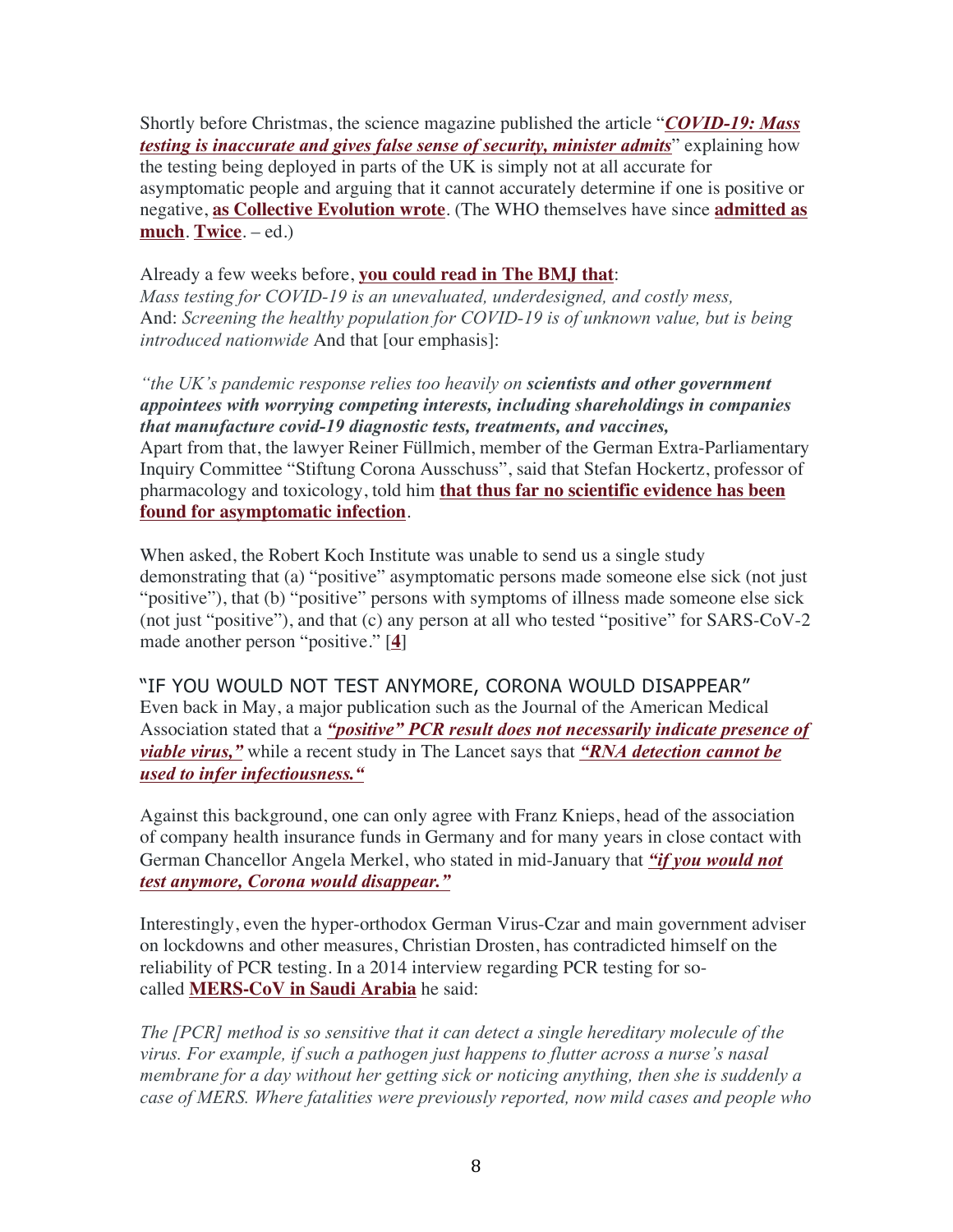*are actually in perfect health are suddenly included in the reporting statistics. This could also explain the explosion in the number of cases in Saudi Arabia. What's more, the local media boiled the matter up to unbelievable levels."*

#### Sound vaguely familiar?

And even Olfert Landt is critical about PCR test results, saying that only **about half of those "infected with corona" are contagious**. This is more than remarkable **because Landt is not only one of Drosten's co-authors in the Corman et al. paper** — the first PCR Test protocol to be accepted by the WHO, published on January 23, 2020, in Eurosurveillance — **but also the CEO of TIB Molbiol, the company that produces the tests according to that protocol**.

Unfortunately, this conflict of interest is not mentioned in the Corman/Drosten et al. paper, as 22 scientists — among them one of the authors of this article, Stefano Scoglio — **criticized in a recent in-depth analysis**.

Altogether, Scoglio and his colleagues found *"severe conflicts of interest for at least four authors,"* including Christian Drosten, as well as various fundamental scientific flaws. This is why they concluded that *"the editorial board of Eurosurveillance has no other choice but to retract the publication."*

On January 11, 2021, the editorial team of Eurosurveillance responded to Torsten Engelbrecht's e-mail asking for a comment on this analysis:

*We are aware of such a request [to retract the Corman/Drosten et al. paper] but we hope you will understand that we are currently not commenting on this. However, we are working towards a decision by the end of January 2021.*

On January 27, Engelbrecht approached the journal once more to ask again: *"Now is end of January. So please allow me to ask you again: What is your comment on the mentioned analysis of your Corman/Drosten et al. paper? And are you going to retract the Corman et al. paper – or what are you going to do?"* Two days later, the Eurosurveillance editorial team answered as follows:

*This is taking some time as multiple parties are involved. We will communicate our decision in one of the forthcoming regular issues of the journal.*

BILLIONS UPON BILLIONS WASTED ON TESTS THAT COULDN'T MEAN LESS Considering the lack of facts for detection of the alleged new virus and for the SARS-CoV-2 PCR tests to have any meaning, it is all the more scandalous that **the costs of the tests are not publicly discussed**, as they are enormous. Often, we hear politicians and talking heads state that meeting certain criteria the tests are free, but that is an outright lie. What they actually mean is that you don't pay on the spot **but with your taxes**. But regardless how you pay for it, in Switzerland, for example, the cost for a **PCR test is between CHF140 and CHF200** (£117 to £167). So, let's do the maths. At the time of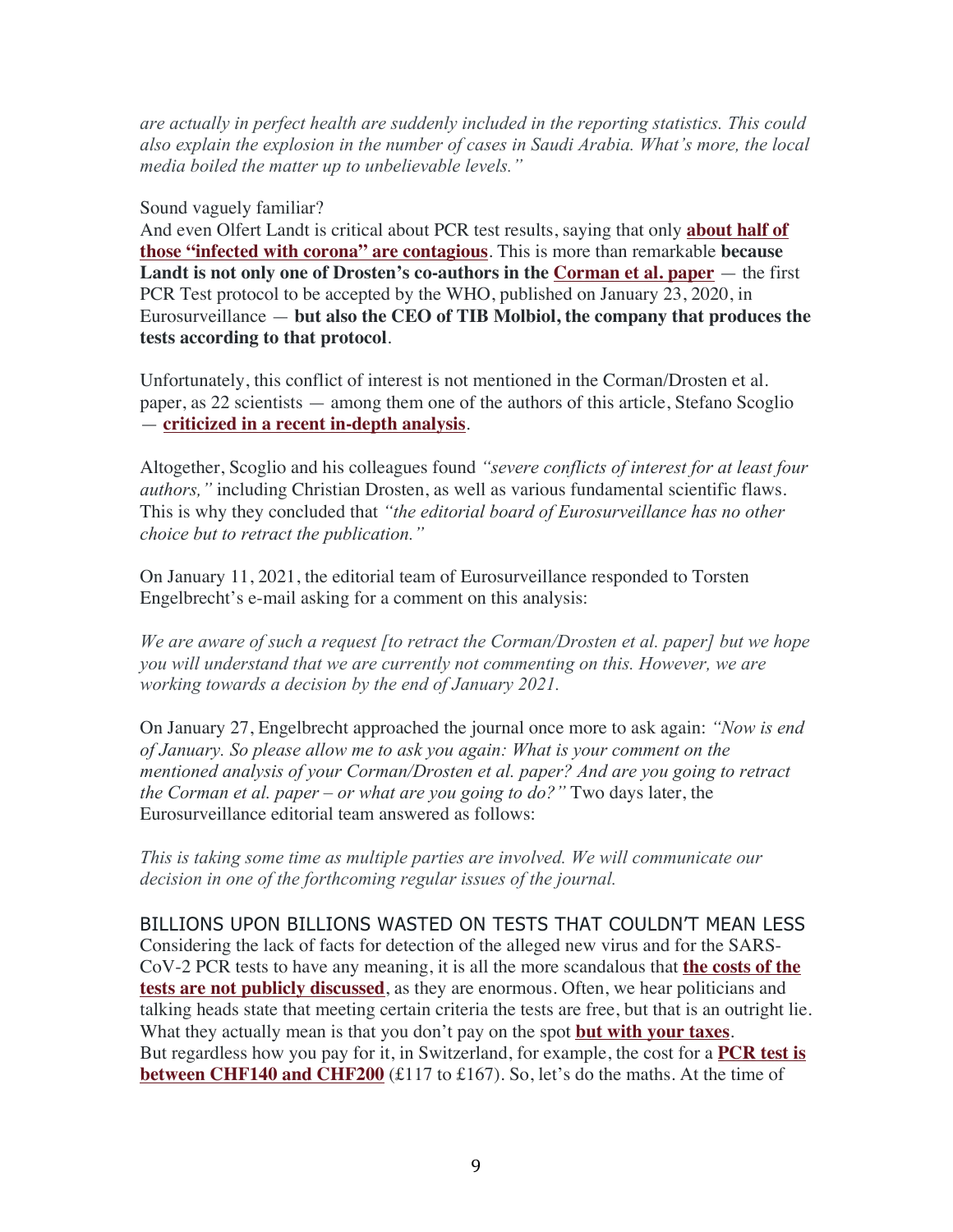writing, tiny Switzerland, with a population of 8.5 million, made about 3,730,000 SARS-CoV-2 PCR tests, besides about 500,000 antigen tests, **which are a bit cheaper**. Considering an average price of CHF170 per PCR test, that's a staggering CHF634 million, or £521 million. And despite the absurdity of testing asymptomatic people, just last week, on January 27th, the Swiss Federal Council called again on the people to get tested. Announcing that, starting the next day, the Swiss will have to pay with their taxes as well for mass testing of asymptomatic people. The Swiss Federal Council estimates that this will **cost about 1 billion Swiss Francs**.

Epidemiologist Dr. Tom Jefferson said in **an interview to the Daily Mail**: *Most PCR kits still cost more than £100 to obtain privately, for example, and the [UK] Government says it is now delivering 500,000 a day. But even these figures are dwarfed by the £100 billion the Prime Minister is prepared to spend on a 'moonshot' dream of supplying the population with tests [PCR and other kinds – ed.] more or less on demand—only £29 billion less than the entire NHS's annual budget.* In Germany, the price varies widely, depending also if the test is paid privately or not, **but on average it is similar to those in GB,** and up to date they have performed about **37.5 million PCR Tests**.

That is to say, billions and billions are spent  $-$  or downright "burned"  $-$  on tests that couldn't mean less and are fuelling worldwide molecular and digital "deer hunting" for a virus that has never been detected.

*Torsten Engelbrecht is an investigative journalist from Hamburg, Germany. The significantly expanded new edition of his book "Virus Mania" (co-authored with Dr Claus Köhnlein MD, Dr Samantha Bailey MD & Dr Stefano Scolgio BSc PhD) will be available in early February. In 2009 he won the German Alternate Media Award. He was a member of the Financial Times Deutschland staff and has also written for OffGuardian, The Ecologist, Rubikon, Süddeutsche Zeitung, and many others. His website is www.torstenengelbrecht.com.*

*Dr Stefano Scoglio, BSc PhD, is an expert in microbiology and naturopathy and is coordinating scientific and clinical research on Klamath algae extracts, and on microalgae-based probiotics, in cooperation with the Italian National Research Center and various Universities. Since 2004, he has published many articles in international scientific journals. In 2018, Scoglio was nominated for the Nobel Prize in Medicine*

*Konstantin Demeter is a freelance photographer and an independent researcher. Together with the journalist Torsten Engelbrecht he has published articles on the "COVID-19" crisis in the online magazine Rubikon, as well as contributions on the monetary system, geopolitics, and the media in Swiss Italian newspapers.*